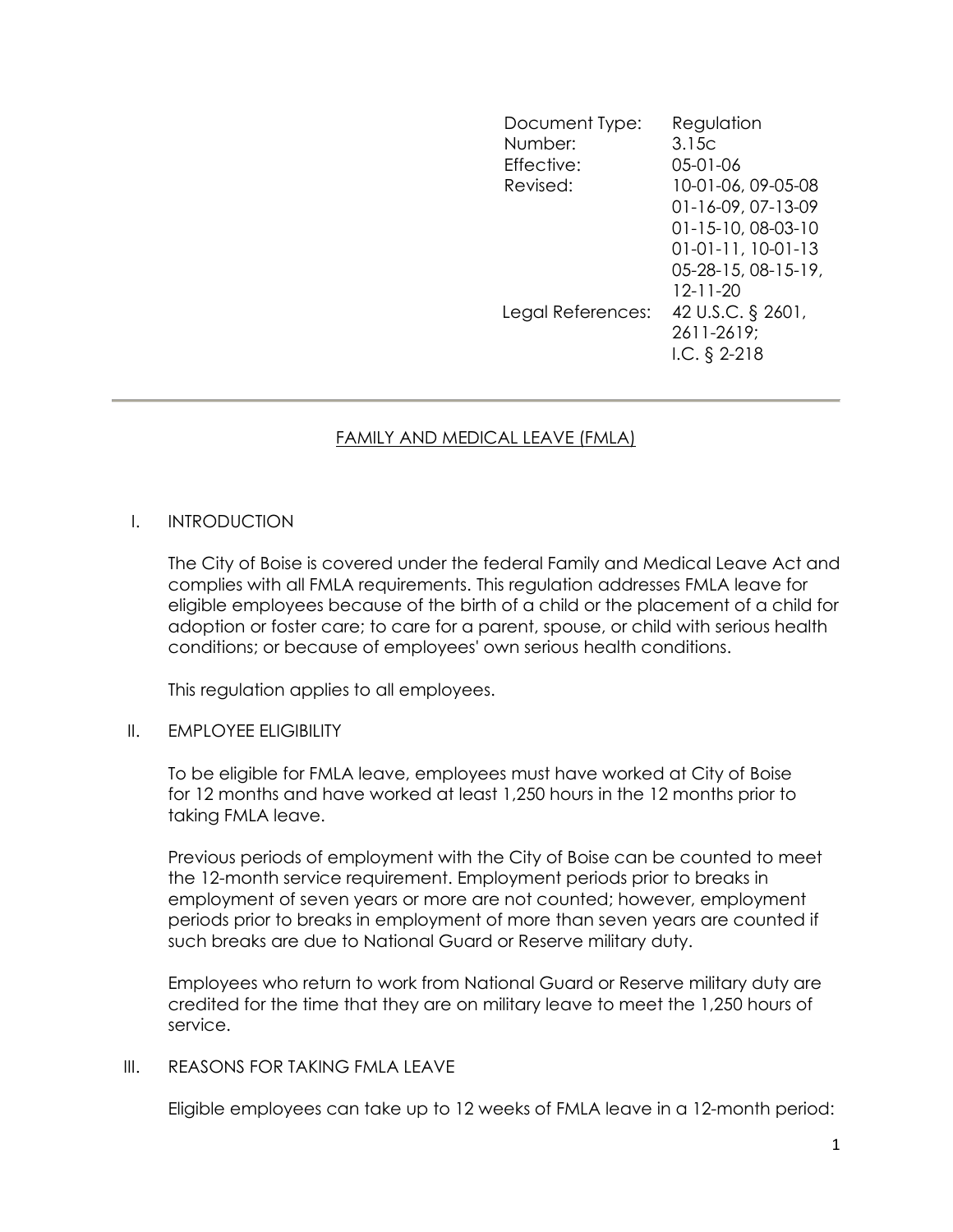- A. for the birth and to care for a newborn child;
- B. for the placement of a child with them for adoption or foster care;
- C. to care for their spouse, child, or parent who has a serious health condition; or
- D. because their own serious health condition serious health conditions include illness, injury, impairment, or physical or mental conditions that include, continuous treatment and incapacity lasting more than three calendar days, inpatient care, and chronic or permanent long-term conditions.

Child: Employees can take FMLA leave for their biological children; adopted children; foster children; stepchildren; legal wards; or children for whom employees have day-to-day responsibilities to care for or financially support. Children must be under age 18 unless they are incapable of self-care because of a physical or mental disability, as defined under the federal Americans with Disabilities Act, at the time that FMLA leave begins.

Parent: Employees can take FMLA leave for their biological, adoptive, step or foster father or mother, or for any person who had day-to-day responsibilities or provided financial support for them as children. Employees cannot take FMLA leave for parents-in-law.

Spouse: Employees can take FMLA leave for a husband or wife. Husband or wife refers to the other person with whom an individual entered into marriage as defined or recognized under state law for purposes of marriage in the State in which the marriage was entered into. This also includes a marriage that was entered into outside of any State, if the marriage is valid in the place where it was entered into and could have been entered into in at least one State. This definition includes an individual in a same-sex or common law marriage that either: If a dispute arises about whether leave qualifies as FMLA leave, Human Resources will discuss resolution of the dispute with employees and make the final determination.

FMLA leave for serious health conditions does not cover common short-term illnesses. Conditions such as the common cold, flu, ear infections, upset stomach, minor ulcers, and headaches are not considered to be serious health conditions. Restorative dental or plastic surgery after injuries, removal of cancerous growths, mental illnesses, or allergies may be considered serious health conditions under certain circumstances.

Supervisors who become aware of an employee's need for Family and Medical Leave (FML) shall notify Human Resources as soon as possible. If a dispute arises about whether leave qualifies as FMLA leave, Human Resources will discuss resolution with the affected employee and make a final determination.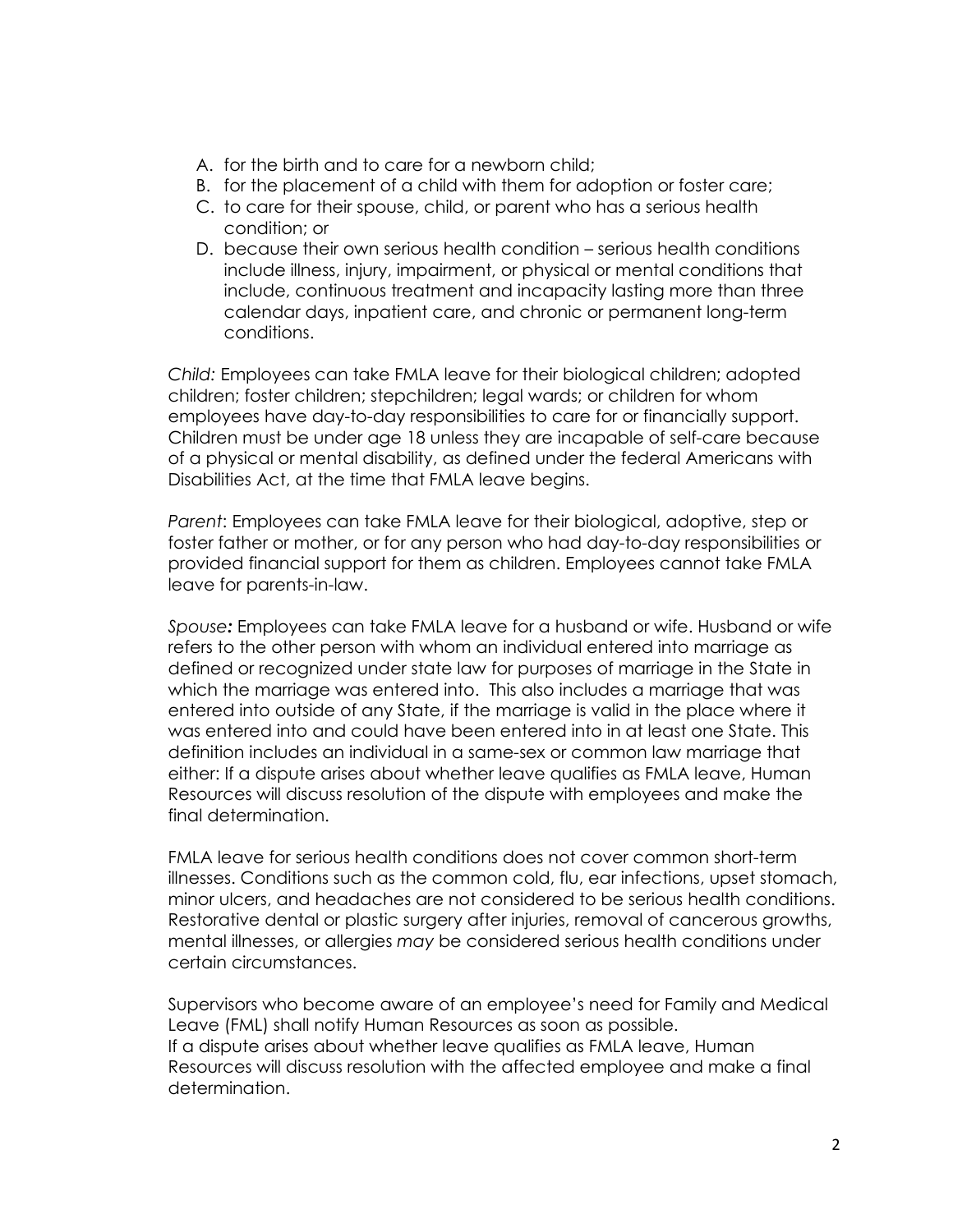# IV. AMOUNT OF FMLA LEAVE

The City of Boise designates the 12-month period in which employees can take FMLA leave for qualifying reasons by measuring a "rolling" 12-month period backward from the date employees take any FMLA leave.

If two spouses work for the city, they are limited to a combined total of 12 weeks of FMLA leave because of the birth, adoption, or foster care placement of a child, or to care for a parent with a serious health condition. Spouses remain eligible to take FMLA leave individually for other FMLA-qualifying reasons from the time that remains out of the original 12-week leave designation.

# V. REQUESTING FMLA LEAVE

Human Resources determines if employees' need for leave qualifies as FMLA leave based on information received from employees or their spokesperson, such as their spouse or health care provider.

Employees who request FMLA leave must give 30 days' advance notice to their supervisors. If employees fail to provide such notice, they can be required to explain to their supervisors why such notice was not provided. If employees request leave due to a FMLA-qualifying reason which was previously approved, they must specify the qualifying reason for leave or the need for FMLA leave. When employees are previously approved for leave due to more than one FMLA-qualifying reason, the city can inquire further to determine which qualifying reason supports the leave.

Employees who cannot provide at least 30 days advance notice of their need for leave, because of a change in circumstances or a medical emergency, must notify their supervisors as soon as practicable. After employees submit requests for leave, the City of Boise will provide the following notices within five business days:

- A. FMLA Eligibility Notice that states whether employees are eligible for FMLA leave. Employees do not receive additional eligibility notices for subsequent FMLA leaves during a 12-month leave period if their eligibility status remains unchanged; if employees' eligibility status changes, Human Resources will notify them of any ineligibility for leave within five business days of the request.
- B. FMLA Rights and Responsibilities Notice that describes employees' rights and responsibilities under FMLA and consequences for failing to comply. If specific information in the notice changes, Human Resources will provide written notice to employees within five business days of receiving employee's first notice of need for leave after any change; the notice will reference the prior notice and provide new information. At any time, Human Resources can be contacted about and will respond to any questions about employees' rights and responsibilities under FMLA.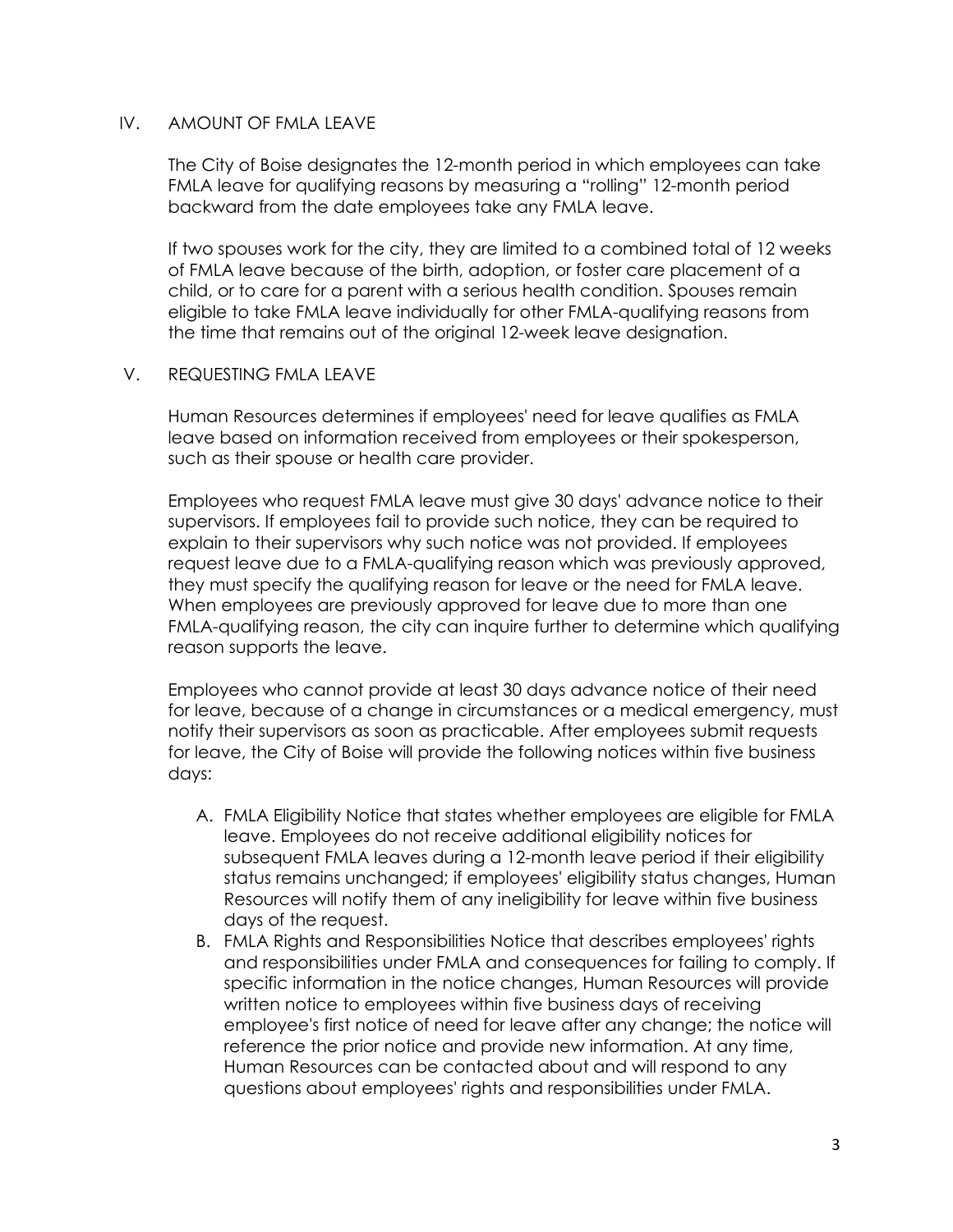C. FMLA Leave Designation Notice that describes whether leave is designated and counted as FMLA leave. Employees will receive one designation notice for each FMLA-qualifying reason per 12-month leave period. Employees also will receive written notification if any information changes in designation notices for subsequent requests within five business days.

Employees are notified of the number of hours, days, or weeks that will be counted against their 12 weeks of leave. If such information is known at the time leave is designated, employees will be notified in the designation notice. If it is not possible for the City of Boise to provide such information, employees will receive such information upon request once in a 30-day period when leave is taken during that time. If employees receive oral notice from the city of such information, they will receive written confirmation no later than the following payday unless the payday is less than one week from the oral notice in which case written confirmation will be provided no later than the subsequent payday.

# VI. MEDICAL CERTIFICATION

If FMLA leave is taken because of employees' or their family members' serious health condition, employees will receive a Certification of Health Care Provider form within five business days after leave requests are received. If employees do not provide advance notice of the need for leave, they will receive a Certification of Health Care Provider form within five business days after leave begins. Employees also receive notice of anticipated consequences for failing to provide adequate certification.

Employees must complete and submit medical certifications to Human Resources within 15 calendar days from the date certifications are provided.

If a medical certification is deemed incomplete or insufficient, the employee will be advised in writing of what additional information is necessary to make certifications complete and sufficient. Employees must return revised medical certifications to Human Resources within seven calendar days. With the employees' or their family members' permission, Human Resources can contact the employees' health care provider for clarification or authentication of a medical certification after the employee has had the opportunity to revise insufficient or incomplete certifications. Supervisors are prohibited from contacting an employees' health care provider for such information.

The city can require employees to obtain a second medical certification from a health care provider that is selected and paid for by the employee's department. If the city receives a medical opinion from a second health care provider that is different from employees' health care provider, the city can require the employee to obtain a third medical certification from a third health care provider at the department's expense. The city and employee should discuss and agree upon the selection of the third health care provider. The third health care provider's medical opinion will be considered the final medical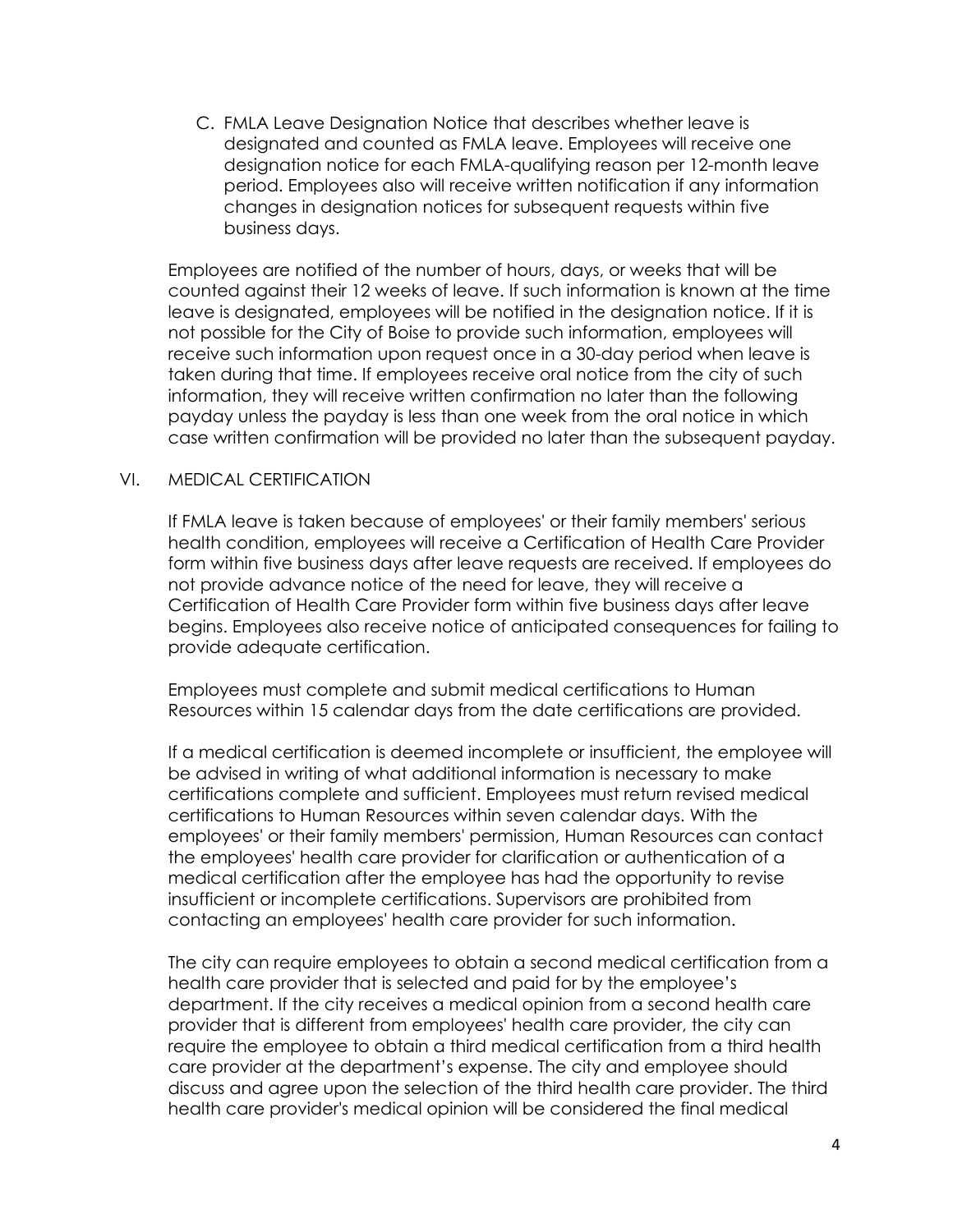opinion. The city provides employees with copies of second and third medical certifications, if requested, within five business days.

If FMLA leave is requested for employees' or their family members' serious health condition that continues beyond a single leave year, employees shall provide Human Resources with new medical certifications each leave year.

Under certain circumstances, the city can require recertification of employees' or their family members' medical conditions. For example, the city can request a recertification every 30 days for pregnancy or chronic conditions.

Human Resources can request additional medical information if required by the city's paid leave policies or disability plans. Employees only need to provide such information for receiving payments or benefits. Employees' right to take unpaid FMLA leave is unaffected if they fail to provide such information for payments or benefits.

#### VII. WHILE ON FMLA

During FMLA leave, employees shall keep their supervisors informed of the estimated duration of leave and their intended date to return from leave.

If employees need to take more, or less FMLA leave than originally anticipated while on leave, they shall notify the city within two business days.

Employees on FMLA leave shall not engage in other employment.

#### VIII. SCHEDULING FMLA

FMLA leave can be taken all at once or, under certain circumstances, on an intermittent basis. Intermittent leave is leave taken in separate blocks of time for a single FMLA-qualifying reason. Employees will be informed whether they can take intermittent leave when they apply for FMLA leave. When it is physically impossible for employees using intermittent leave to begin or end their work midway through a shift, the entire time that employees are absent will be designated as FMLA leave.

Employees who request intermittent leave shall arrange medical treatments and appointments to minimize work disruptions. The city can transfer such employees temporarily to positions that permit them to take intermittent leaves with limited work interruptions, if available.

Employees who take intermittent leave and are unable to work required overtime because of a FMLA-qualifying reason can have the hours that they would have been required to work counted against their 12 weeks of leave. Voluntary overtime hours that employees do not work due to serious health conditions are not counted against employees' 12 weeks of leave.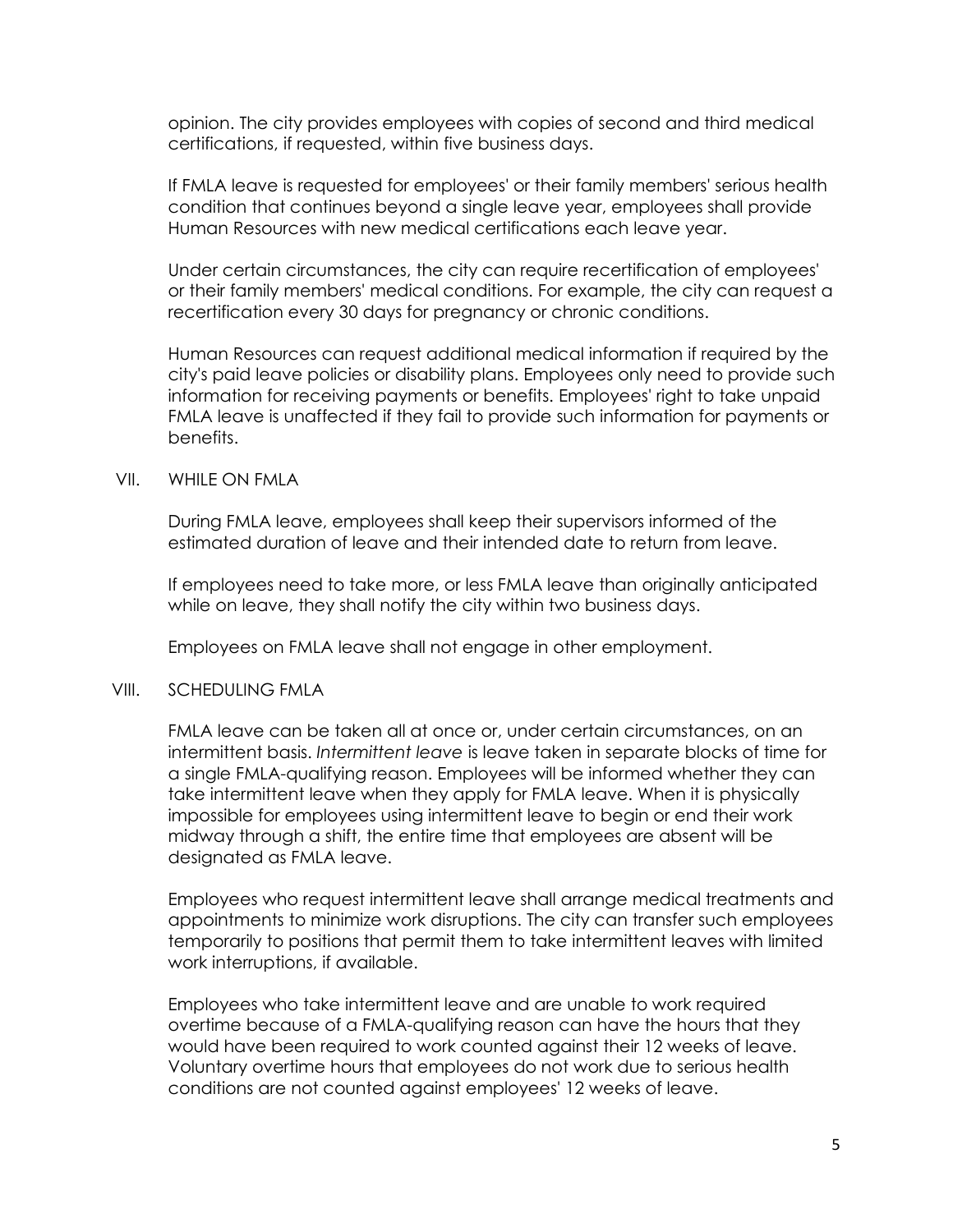#### IX. PAY AND BENEFITS DURING LEAVE

FMLA leave is unpaid. The city of Boise requires employees use all accrued leave, including compensatory time, concurrently with FMLA leave. Employees who have no accrued leave may still be eligible to take unpaid FMLA leave.

FMLA leave taken after employees' accrued leave is exhausted shall be unpaid.

Holidays that occur during FMLA leave will be paid in accordance with the city's Holiday regulation.

Leave accruals while on FMLA leave will be in accordance with the city's Sick Leave, Vacation Leave and Wage Payment and Overtime regulations.

Employees' short-term disability leave or workers' compensation leave shall be counted as FMLA leave. Employees' accrued leave is not substituted for paid short-term disability leave or workers' compensation leave.

The city will maintain group health plan benefits for employees on FML. Employees on unpaid FML or who do not have enough accrued leave to cover their portion of the copay, are responsible for arranging with Human Resources to pay their full portion of the premium copay. While on FML, employees will be notified how to make the payments for their share of their group health plan premiums during leave. If the city terminates employees' group health insurance coverage due to nonpayment of premium copayment(s), the city will provide written notice to employees 15 calendar days in advance of the coverage termination date. Employees will be required to reimburse the city for any group health insurance premiums paid during leave if employees do not return to work from leave. Employees who do not return to work from FML and those who lose coverage due to nonpayment of premium copayments can continue their group health insurance coverage under COBRA.

# X. RETURNING FROM FMLA LEAVE

Employees returning to work will be required to present Human Resources with a fitness for duty release prior to returning to work.

Employees who return from FMLA leave will be reinstated to their former positions or to positions with equivalent pay, benefits, and other employment terms and conditions. If employees are no longer qualified for their former positions because of their inability to attend certain work-related functions or classes as a result of leave, the city will provide them with a reasonable opportunity to fulfill those conditions upon returning to work.

Certain "key" employees, who are among the highest paid employees at the City of Boise, might not be reinstated to any position. "Key" employees will be notified of their status in writing when they apply for FMLA leave and will receive notice at that time of the potential consequences with respect to reinstatement